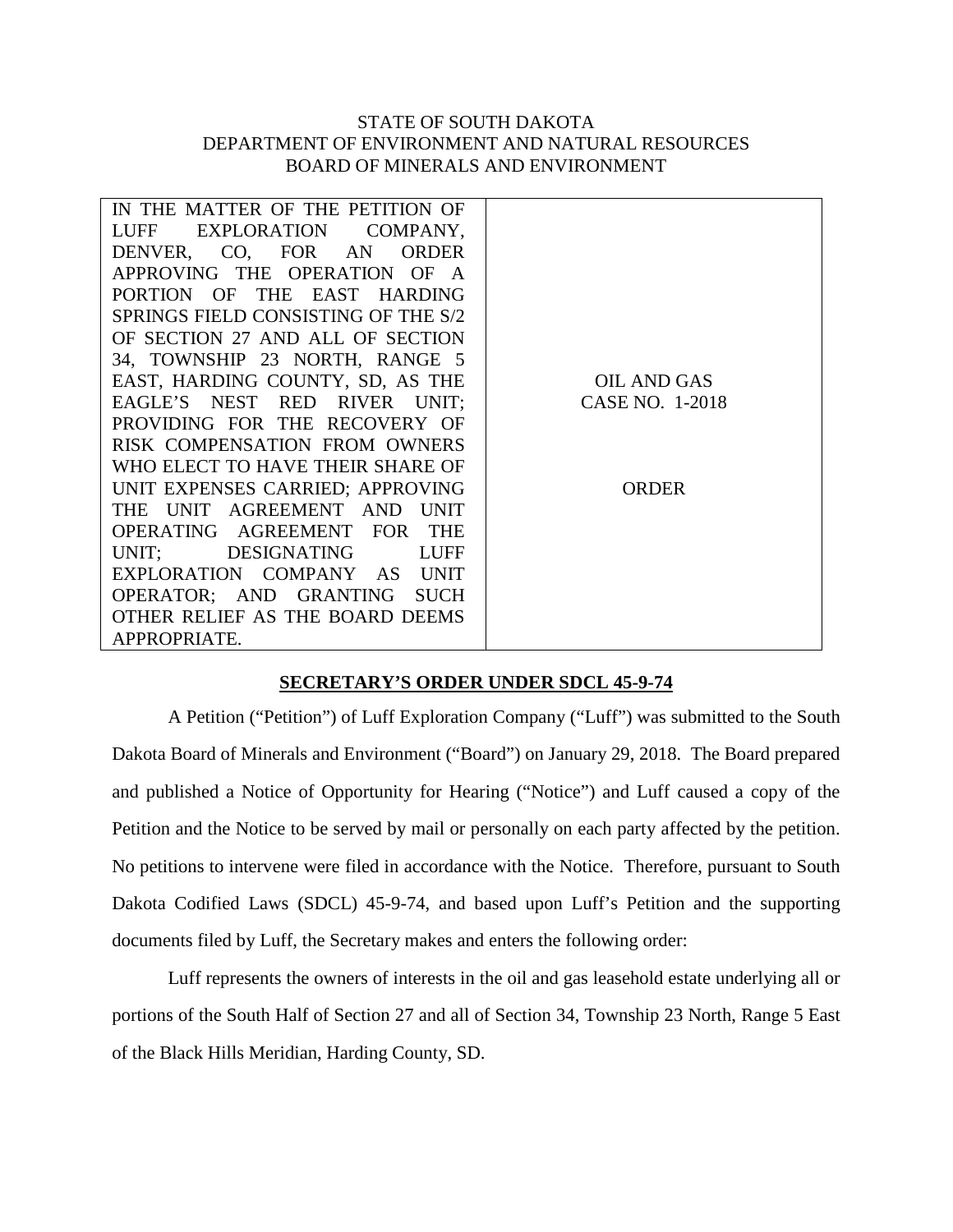By Petition dated January 26, 2018, Luff petitioned the Board for an order approving the operation of a portion of the East Harding Springs Field, consisting of the lands described in paragraph 1 (the "Unit Area"), above as the "Eagle's Nest Red River Unit," approving the Unit Agreement and Unit Operating Agreement for the unit, and designating Luff as operator.

After submitting its Petition, Luff informed the Department that its preferred name for the unit is "Eagles Nest Red River Unit." The Department has no objection to this change to the unit name.

Two producing wells have been drilled in the Unit Area, both operated by Luff. The Foust 1-34 well was drilled as a vertical well in 1977 and was plugged in 1986. The Foust 1-34 wellbore was then reentered in 1995 and a vertical completion was attempted, but no production was established. The Foust J-34H well was drilled as a horizontal Red River "B" well in 2010, and continues to produce. The Unit Area consists of the lands within the current spacing unit for the Foust J-34H well.

The existing spacing unit for the Foust J-34H well, authorized under South Dakota Oil and Gas Case No. 4-2010, has a five hundred (500) foot setback requirement from the boundaries of the spacing unit, and Luff has no objection to the same requirement applying to the Unit Area.

As described in the proposed Unit Agreement, the formation Luff is seeking to unitize within the Unit Area is defined as the stratigraphic interval from the top of the Gunton member of the Stony Mountain Formation, found at a depth of 8,722 feet below the Kelly Bushing as identified by the Schlumberger Compensated Neutron log run in cased hole in the vertical Foust 1-34 (P&A) well located in the SE¼ NW¼ of Section 34, Township 23 North, Range 5 East, Harding County, SD, and to include all principal zones down to the Red River "C" zone marker, found at a depth of 8,931 feet below the Kelly Bushing as identified by the same log.

Luff seeks to unitize the Unit Area in order to conduct a secondary recovery project consisting of a waterflood. Luff anticipates drilling two additional horizontal wells, parallel to and on either side of the Foust J-34H well, converting the Foust J-34H to water injection service,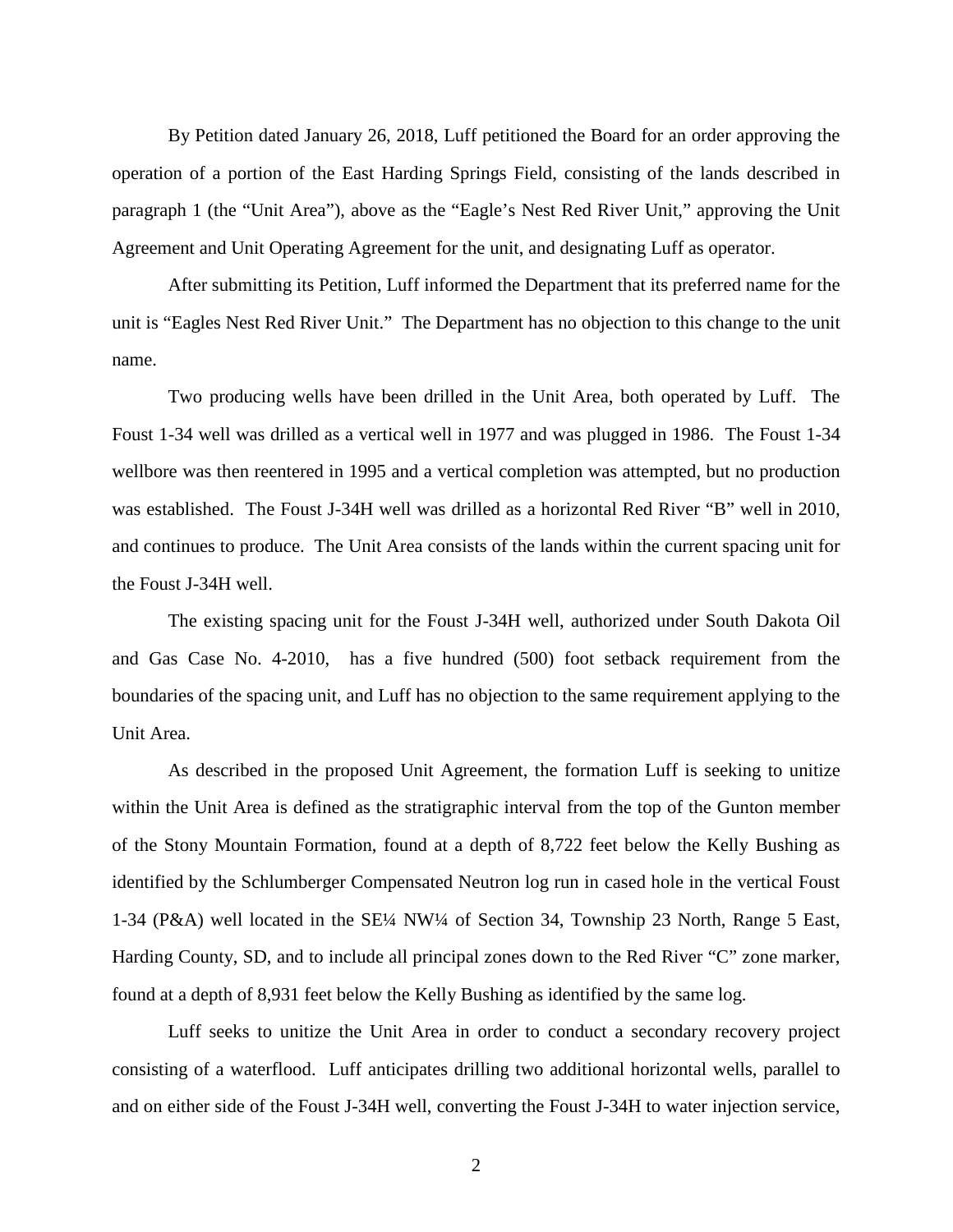and producing from the two new horizontal wells. Luff estimates the total cost of the project to be approximately \$5,080,000.

Luff intends to obtain approval from the Secretary under Chapter 74:12:07 of the Administrative Rules of South Dakota ("ARSD") prior to commencing injection in the Unit Area.

Because the Unit Area consists of the lands within the current spacing unit for the Foust J-34H well, Luff proposes to treat the Unit as a single tract and to allocate expenses and production based on a single phase formula based 100% on Surface Acres. Under such a formula, each party's ownership percentage in the Unit will be identical to its ownership percentage in the Foust J-34H well.

Luff conducted subsurface mapping and reservoir modeling studies relying on data from other waterflood projects previously conducted by Luff. Based on that data, Luff estimates that the waterflood proposed for the Unit Area will recover approximately 300,000 barrels of oil that otherwise would likely not be recovered. The present value of this oil is greater than the estimated cost of implementing the waterflood.

All wells located within the Unit Area or within one half mile of the boundaries of the Unit Area are operated by Luff, so Luff is the only operator affected by this project.

The Unit Agreement and Unit Operating Agreement are fair, reasonable, just and equitable, address the matters set forth in SDCL 45-9-39, and contain all the terms, provisions, conditions and requirements reasonably necessary and proper to protect and safeguard the respective rights and obligations of the several persons affected and will effectuate and accomplish the purposes of SDCL Chapter 45-9. The Unit Agreement and Unit Operating Agreement provide for the efficient unitized management and control of the further development and operation of the Unit for the recovery of oil and gas from the unitized formation defined in said Agreements.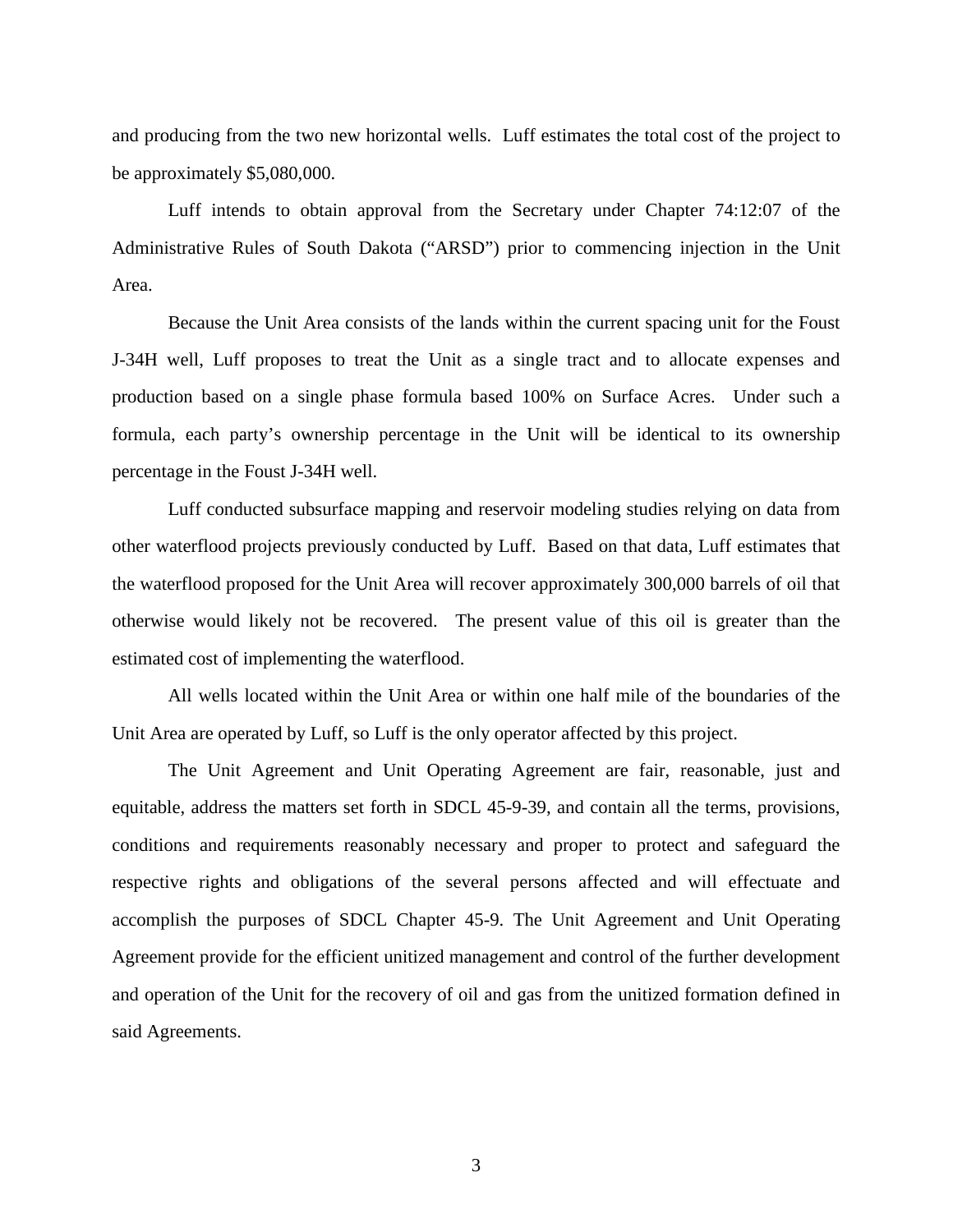The Unit Operating Agreement provides for the application of a risk penalty in the event any working interest owner elects not to participate in a future unit operation. Currently, there are no nonconsenting interests in the existing Foust J-34H well.

The area included within the Unit is less than the entire pool or common source of supply, but the area is of such size and shape as is reasonably required for the unit operations and the conduct of such operations will have no adverse effect upon other portions of the pool.

The unitized management, operation and further development of the Red River "B" formation in the Unit is reasonably necessary to increase substantially the ultimate recovery of oil and gas.

Unitization of the proposed Unit Area and the unitized management, operation and further development thereof as a Unit, all as set forth in the application and the Unit Agreement and Unit Operating Agreement and other exhibits presented by Luff will prevent waste, will equitably distribute the oil and gas among the various owners of the enlarged Unit Area, will result in the recovery of substantially more oil and gas than otherwise will be recovered, and will protect the correlative rights of the several owners.

The plan for unit operations consisting of the Unit Agreement and the Unit Operating Agreement has been approved in writing by those persons who will, under this order, be required to pay at least sixty percent of the cost of the unit operation and by the owners of at least sixty percent of the production or proceeds thereof that will be credited to interests which are free of cost. Original or copies of ratifications evidencing the same have been submitted to the Board by Luff.

The Board has authority to hear and decide this matter pursuant to SDCL Chapter 45-9 and ARSD Chapter 74:12:06, and the Secretary has authority to issue this order pursuant to SDCL 45-9-74.

All notices of the Petition and Notice of Opportunity for Hearing were properly and timely given.

The Petition is complete in all respects and contains all required and requested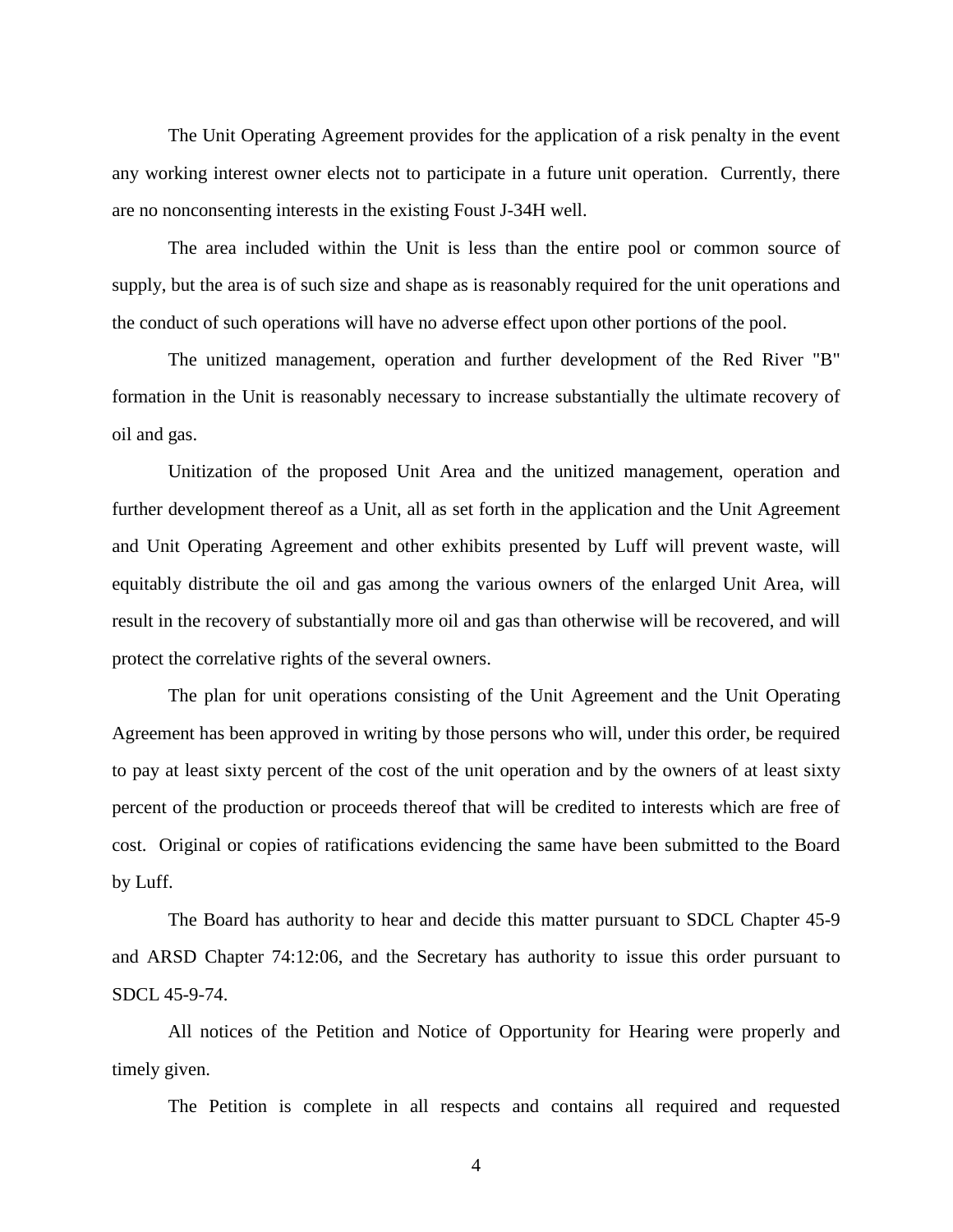information.

Luff is an "interested person" within the meaning of SDCL 45-9-37.

The Board has jurisdiction pursuant to SDCL 45-9-37 et seq. to issue orders approving the operation of a pool, or part therefor, as a unit.

The operation of the Unit in accordance with the Unit Agreement and the Unit Operating Agreement is reasonably necessary in order to increase substantially the ultimate recovery of oil or gas and the value of the estimated additional recovery of oil or gas exceeds the estimated additional cost incident to conduct such operations.

The Unit Agreement and the Unit Operating Agreement contain terms and conditions that are just and reasonable, and prescribe a plan for unit operations including those matters set forth in SDCL 45-9-39.

The Unit Agreement and the Unit Operating Agreement have been ratified or approved in writing by those persons who will be required to pay at least sixty percent of the cost of the unit operations under the plan of unit operations and by the owners of at least sixty percent of the production or proceeds thereof that will be credited to interests which are free of cost, such as royalties and production payments.

The allocation formula set forth in the Unit Agreement is just and reasonable.

The Unit Area included in the Unit Agreement is of such size and shape as may be reasonably required for the conduct of the contemplated unit operations and the conduct thereof will have no adverse effect upon any other portions of the pool.

## **IT IS THEREFORE ORDERED**

A. That the Petition of Luff to approve the operation of the lands described above as a Unit is granted and approved, and that the Unit is designated the "Eagles Nest Red River Unit."

B. The Unit Agreement and Unit Operating Agreement submitted by Luff are hereby approved and adopted as the plan for unit operations of the Unit.

C. The Unit is hereby created, authorized, and approved effective May 1, 2018.

D. Luff Exploration Company is designated as the initial operator of the Unit.

5